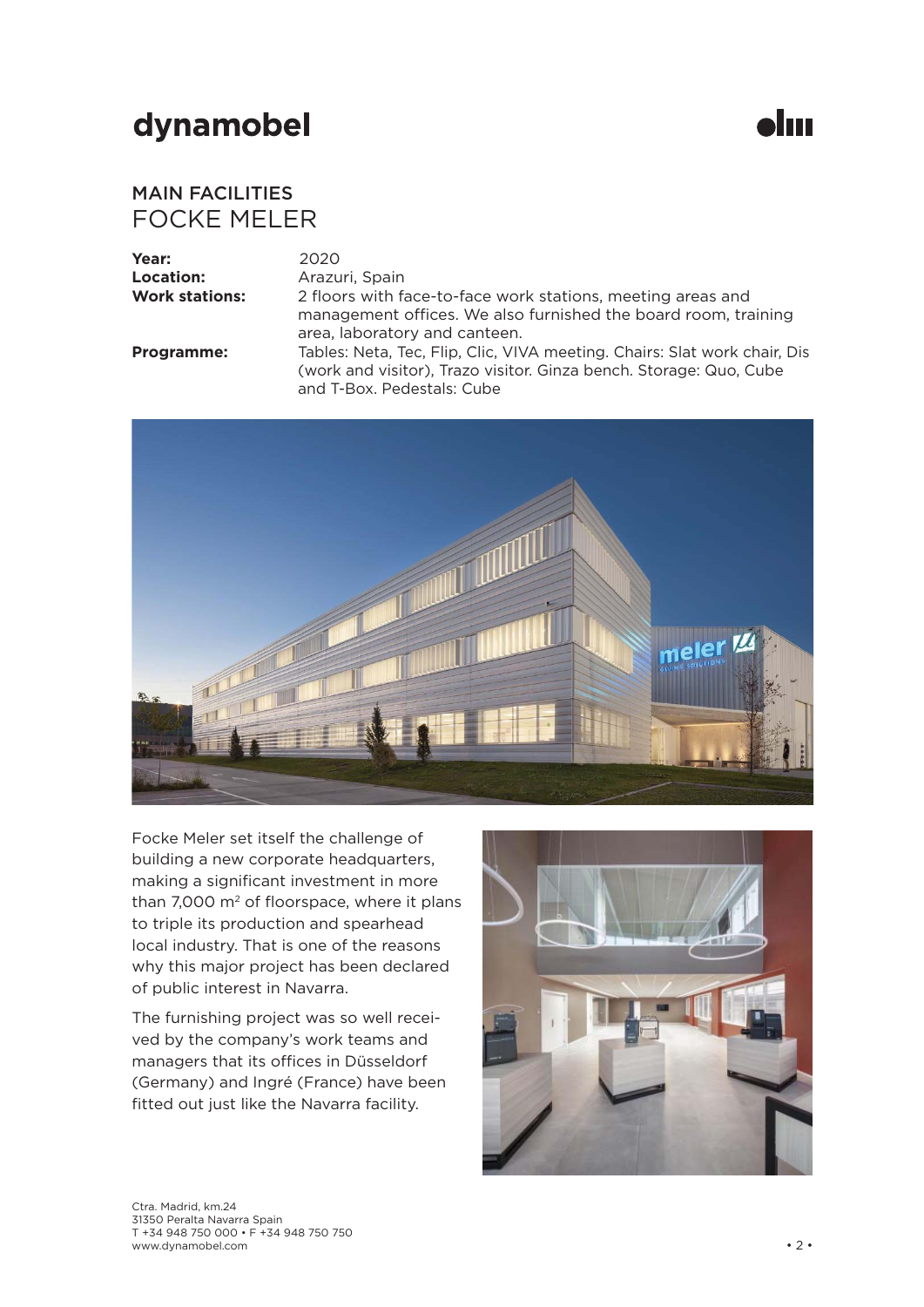

#### FOCKE MELER MAIN FACILITIES

The Meler building is used for two purposes which do not coincide too often but which, in this case, are extremely balanced: an office area and an industrial area, two distinct functional areas that are really configured as two separate buildings linked together.

#### The architectural firm ByE developed the project with a clear premise:

*"Our idea from the initial project design stage was to build according to the "open space" concept while taking into account the Design Thinking process to provide all the company's employees with more collaborative spaces."*



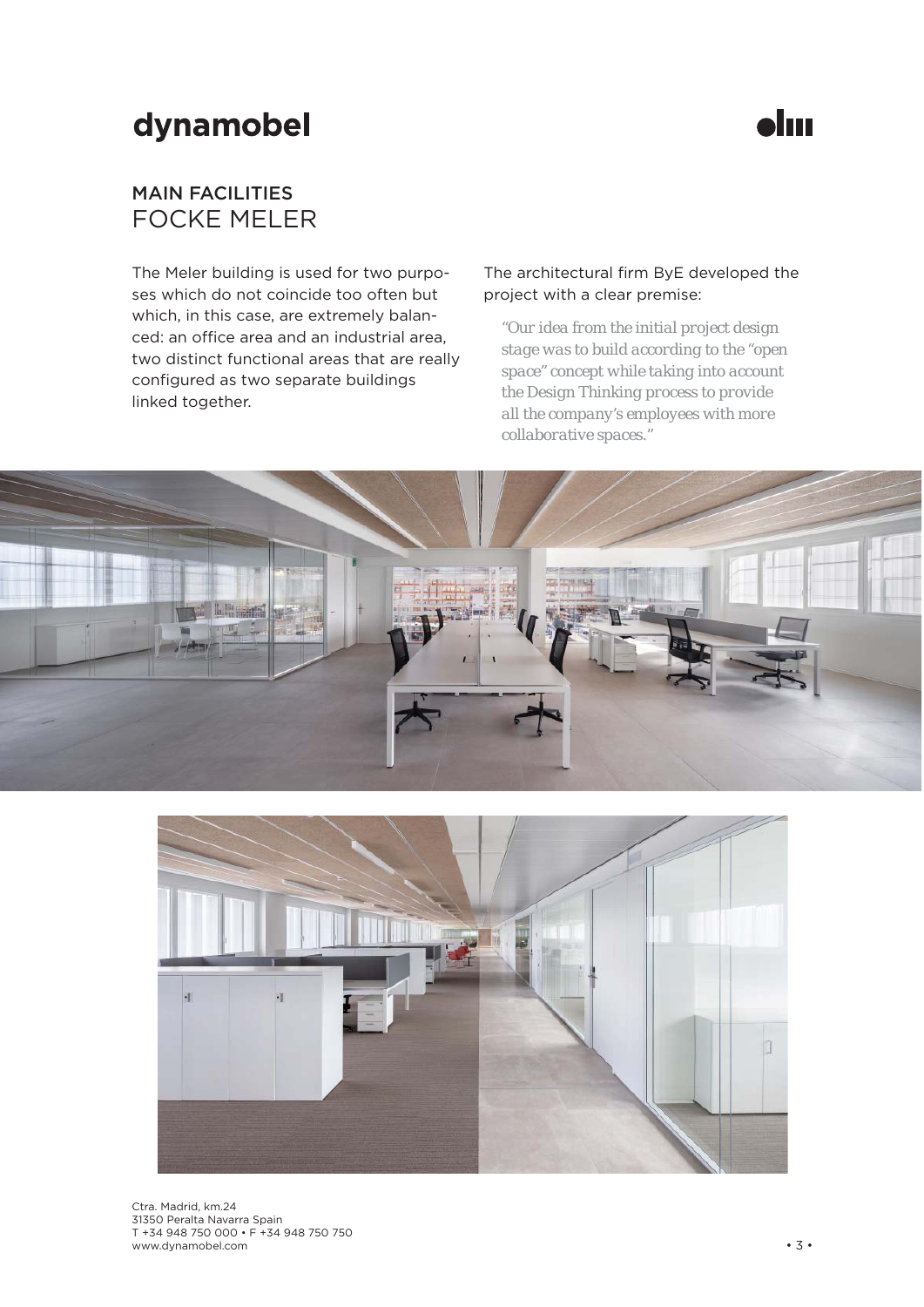

#### FOCKE MELER MAIN FACILITIES

The office area occupies two floors and differentiates between:

- Workspaces with groups of face-to-face desks.
- Enclosed office areas for work teams that require greater privacy.
- Offices for team leaders.
- Meeting rooms.
- Rest areas.

In the open-plan work areas, multifunctional spaces were needed which could be used for different kinds of work and host a variable number of work stations.



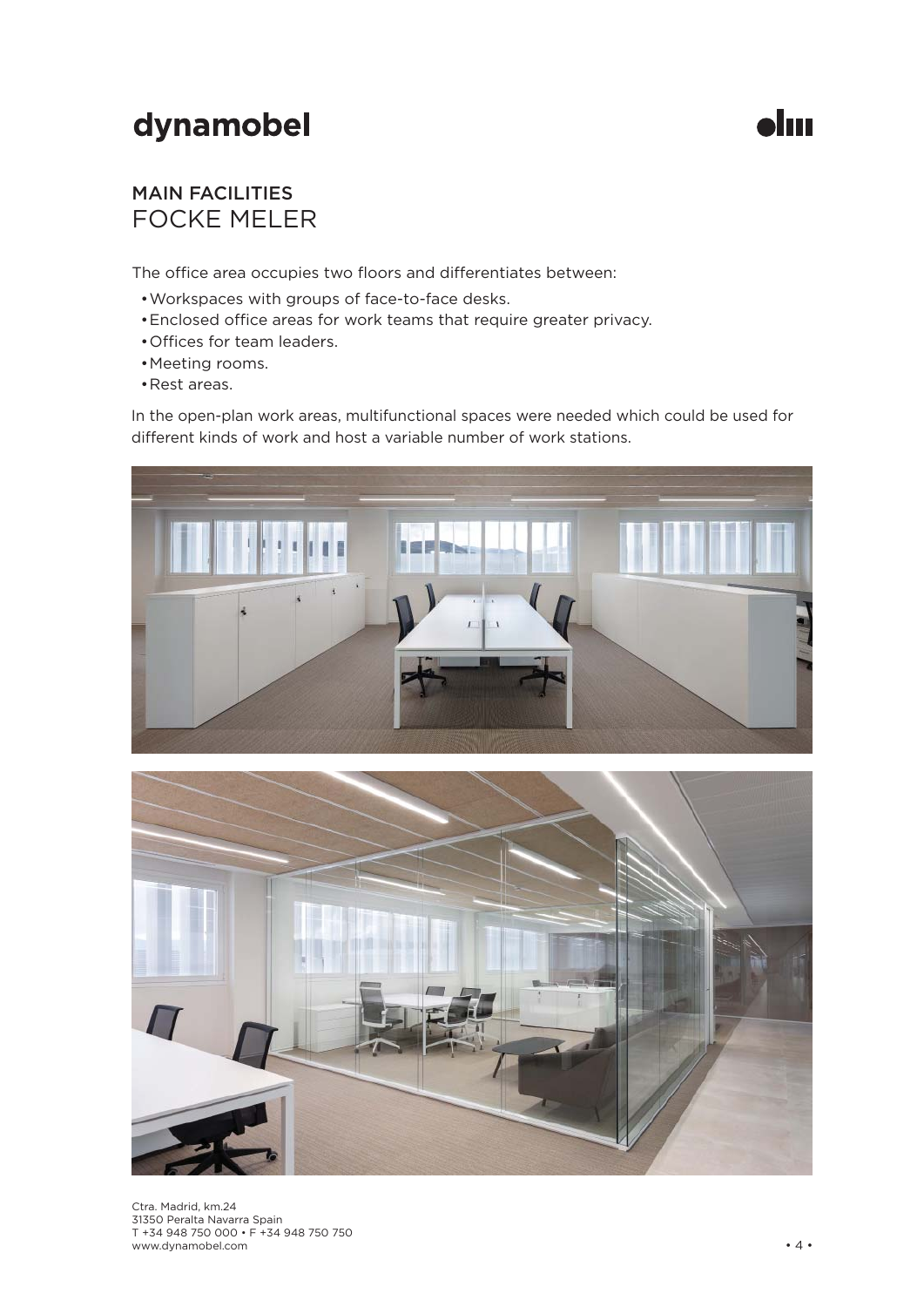

### FOCKE MELER MAIN FACILITIES



In the office areas, the idea was to furnish the rooms with a single piece of furniture which could serve as both a work desk and a meeting table. Finally, square tables large enough to meet both purposes were chosen. This avoids the need for two independent pieces which would mean the user having to constantly change position for the increasing number of meetings held in the modern office.

The enclosed spaces, all very transparent, provide the acoustic privacy needed in some meeting rooms and offices, while the open spaces, in which there is a combination of bench-based work areas and places for more informal meetings, allow constant interaction between staff in both the same and different departments.

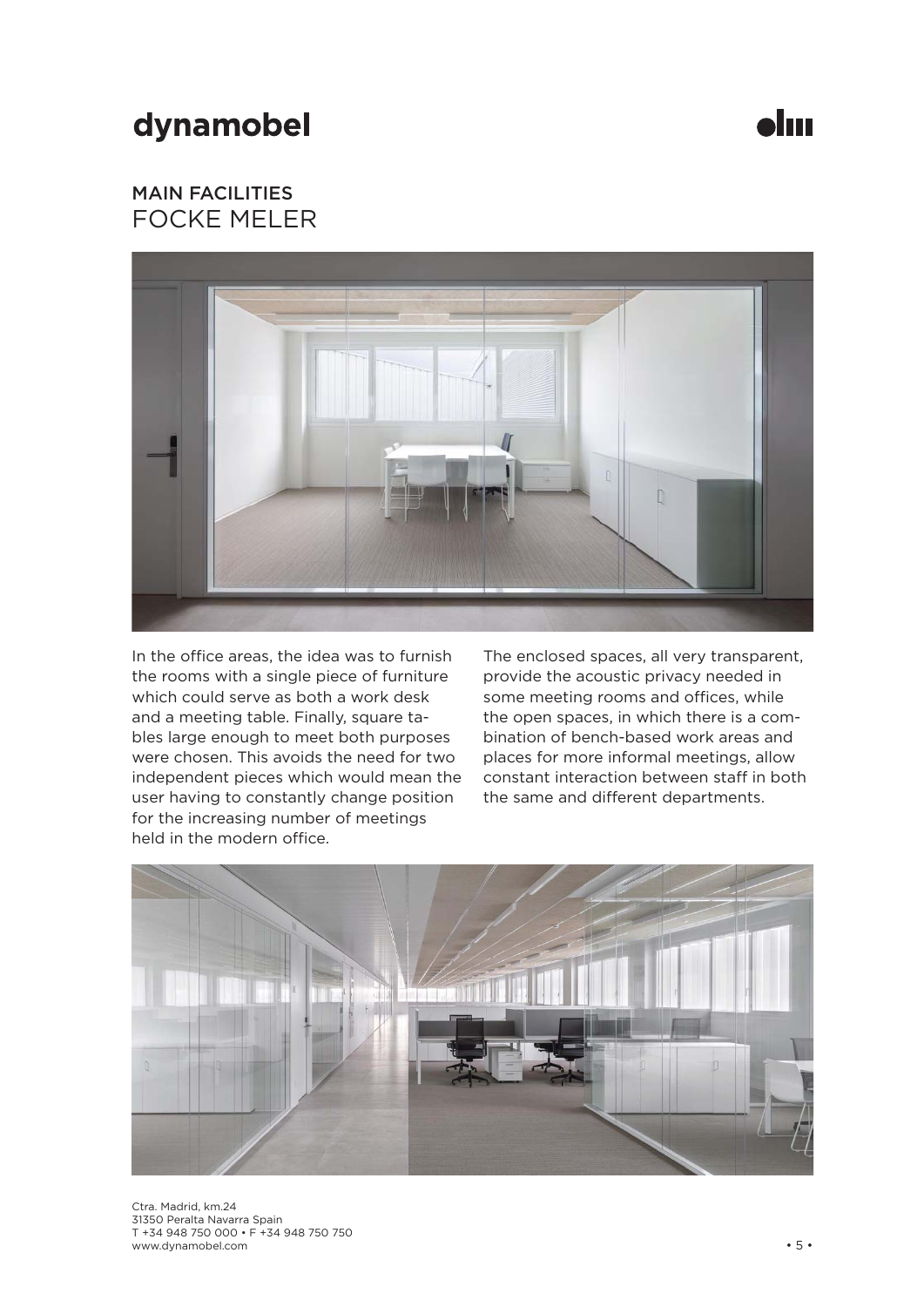$\bullet$ lın

### FOCKE MELER MAIN FACILITIES



The location of meeting areas on the ground floor provides spaces to receive visitors who do not need to enter the work areas. The same occurs with the training areas, which are also near the production areas, making them highly flexible.



Ctra. Madrid, km.24 31350 Peralta Navarra Spain T +34 948 750 000 • F +34 948 750 750 www.dynamobel.com